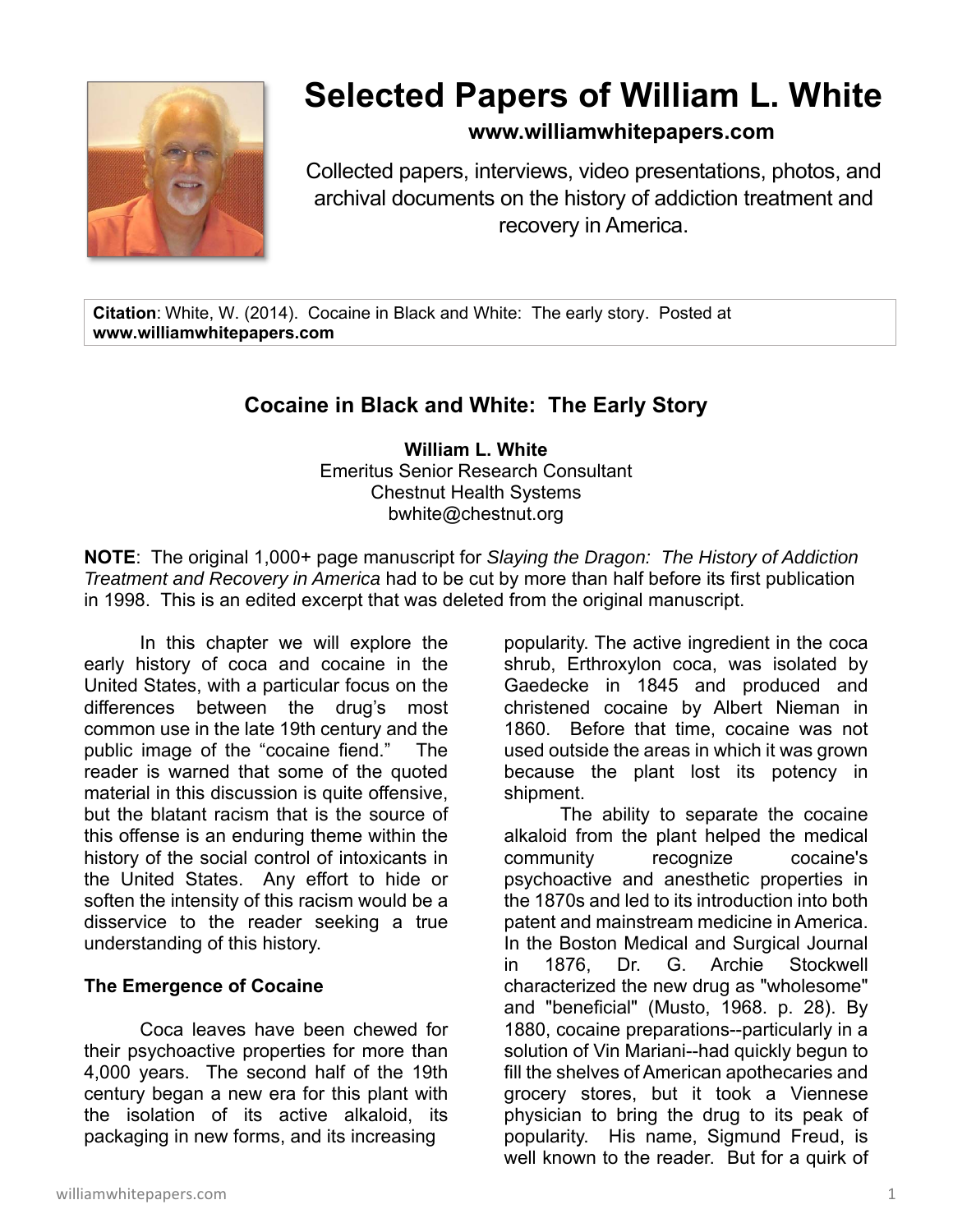circumstance, another well-known figure might also have brought cocaine to the world's attention. Mark Twain disclosed in 1910 that one of his earliest desires, inspired by a book on adventures in the Amazon, was to visit that area and "open up a trade in coca with all the world" (Twain, 1910: in Strasbaugh and Blaine, 1990, p. 149).

#### **Early Medical Attitudes toward Cocaine**

It was in 1884 that Freud, then a young physician searching for a discovery that could bring him fame and speed his marriage to Martha Benays, read an account of Theodor Aschenbrandt's use of cocaine to fight fatigue in soldiers of the Bavarian Artillery. Intrigued, Freud ordered a supply of cocaine from the firm of Merck of Darmstadt and began experimenting with the drug on himself. Almost immediately, he developed an intense personal and professional fascination with cocaine. He not only used the drug, but also sent it to his fiancée to "make her strong and give her cheeks a red color." Freud's letters to Miss Bernays during this period were full of cocaine references. He told her he was "busy collecting the literature for a song of praise to this magical substance" and teasingly noted, "You shall see who is stronger, a gentle little girl who doesn't eat enough or a great wild man who has cocaine in his body." Freud shared his fascination- and his cocaine--with colleagues and friends, with such frenzy that his biographer would later suggest he was "rapidly becoming a public menace" during this period (Jones, 1953).

In 1884, the same year in which purified cocaine became available in the U.S., a version of Freud's paper, "Ueber Coca" (On Coca) was published in The St. Louis Medical and Surgical Journal. In this paper, Freud set forth his view that cocaine was not only harmless but also a great gift to humankind.

*It seems probable...that coca, if used protractedly but in moderation, is not detrimental to the body....a first or even repeated doses of coca produce no*  *compulsive desire to use the stimulant further; on the contrary, one feels a certain unmotivated aversion to the substance* (Freud, 1884).

He went on to recommend cocaine as a stimulant; an aphrodisiac; an anesthetic; and a treatment for nervous disorders, digestive disorders, diseases of progressive degeneration, syphilis, and asthma.

Freud's first conclusions about on cocaine sparked great interest in the drug, but it was Carl Koller's 1884 use of a cocaine solution to anesthetize the eye that marked the discovery of local anesthesia and the dramatic rise in the use of cocaine in medicine. Cocaine's effectiveness as an alternative to general anesthesia was so dramatic, particularly in delicate surgery of the eye, nose, and throat, that American physicians saw cocaine as the beginning of a new era of scientific medicine.

Given this view, it was inevitable that the medical community would start experimenting with ways of extending cocaine's use beyond anesthesia. At first, the demand for cocaine in medicine far outstripped its availability, resulting in exceptionally high prices for cocaine preparations. By 1887, however, production had risen so high that the price of cocaine dropped from a dollar a grain to two cents a grain. The sheer speed of this transition was remarkable. Coca importation into the U.S. rose from 24,450 pounds in 1884 to 191,568 pounds in 1885 and reached 1,277,604 pounds by 1905 (Spillane, 1994). This first period of widespread cocaine use, like the periods that followed, was profoundly influenced by increased drug availability and lowered drug price.

Parke-Davis & Company of Detroit began producing cocaine preparations in 1885, manufacturing some 15 different cocaine-laced products, including forms specifically designed for smoking, sniffing, and injection. This company even offered cocaine-laced cigars. Cocaine products of the day also came in the form of pills, candy, gargles, and even suppositories.

The medical use of cocaine was not limited to those conditions for which Freud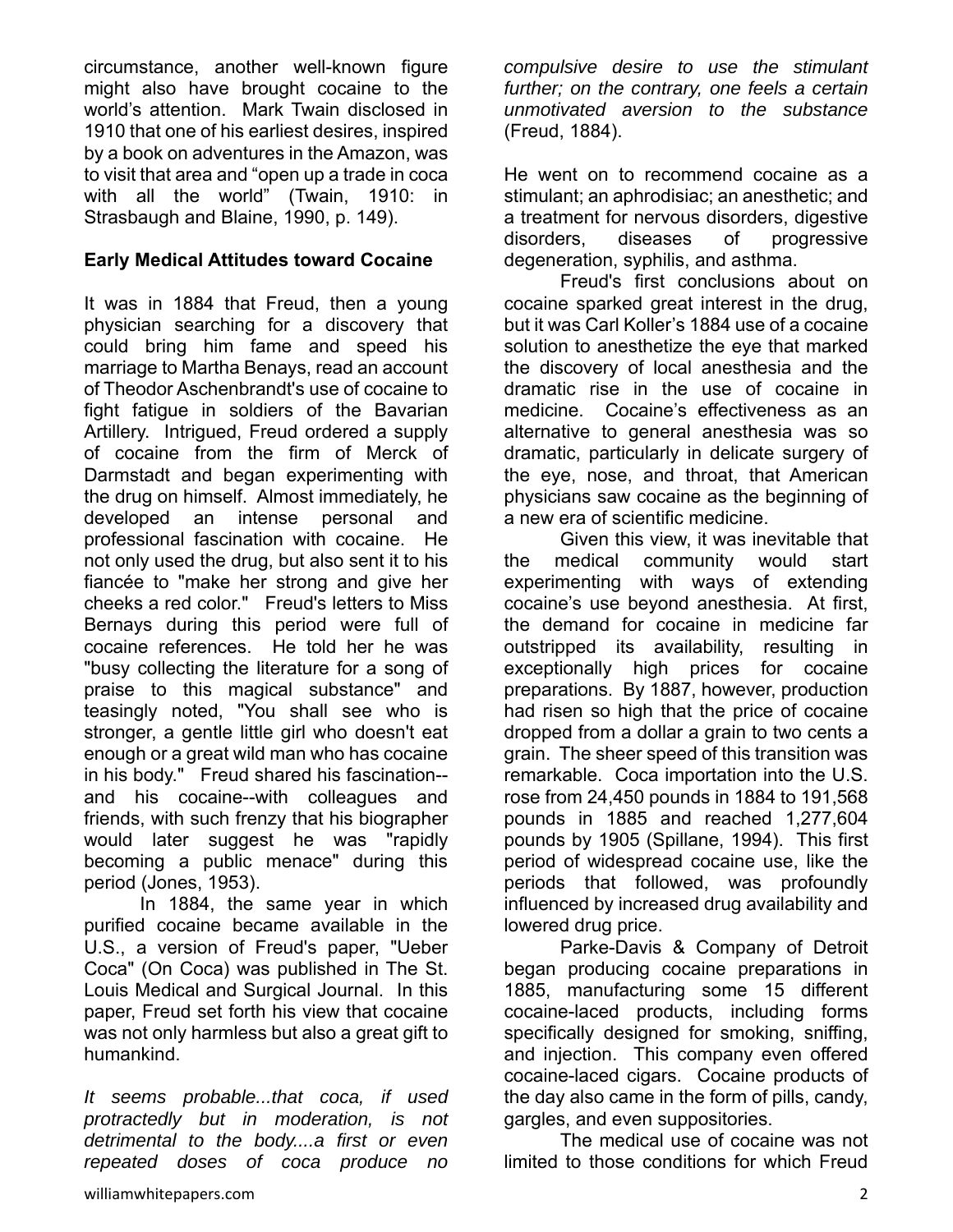had recommended the drug as a treatment. American doctors recommended cocainelaced products to treat a variety of conditions, including vomiting, whooping cough, sore nipples, vaginismus, angina pectoris, asthma, hay fever, neurasthenia, depression, and the common cold. A 10% cocaine solution was even applied to the genitals of boys and girls as a treatment for masturbation (Remarks on Cocaine..., 1886, p. P.757).

The advertising of some cocainelaced products, such as Nyal's Compound of Damina, emphasized cocaine's aphrodisiac effects and promised to restore virility. Other advertisers portrayed cocaine as a brain stimulant that would expand the intellectual powers of doctors, lawyers, teachers, and members of the clergy (Siegel, 1984).

The patent medicine industry began to manufacture a large number of cocaine products just as cocaine was being integrated into mainstream medical practice. Cocaine was available as a 100%-pure alkaloid and in a number of other forms, all legally available without a prescription. Some of the most notable cocaine products of this era included the following (the first six manufactured and distributed by Parke-Davis):

- Wine of Coca
- Fluid extract of coca
- Coca Cordial (cocaine and liqueur)
- Coca cheroots
- Coca cigarettes
- Cocaine inhalant
- Vin Mariani
- Mariaini's Pastille Coca and Cocaine
- Metcalf's Coca Wine
- Roger's Cocaine Pile Remedy
- Coca Beef Tonic
- Dr. Birney's Catarrh Powder
- Allans Cocaine Tablets
- Lloyd's Cocaine Toothache Drops
- Crown Catarrh Powder
- Dr. Tucker's Asthma Specific
- Dr. Cole's Catarrh Cure
- Paine's Celery Compound
- Agnew's Powder
- Peruvian Wine of Coca
- Cassebeers Coca Calisaya
- Keasby and Mattison's Cocaffeine
- Laxakola (a "tonic laxative")

Like Freud's early paper, the promotional material for these preparations suggested that cocaine was a cure for just about everything. Typical claims are found in the following words from the introduction to a Parke-Davis & Company promotional brochure on cocaine:

*Cocaine...through its stimulant properties, can supply the place of food, make the coward brave, the silent eloquent, free the victims of alcohol and opium habits from their bondage, and, as an anesthetic, render the suffer insensitive to pain, and make attainable to the surgeon heights of ..."aesthetic surgery," never reached before* (Byck, 1974).

Mariani Wine used excerpts from Pope Leo XIII's 1899 letter of praise to promote and provide religious blessing for its cocaine-laced product. Mariani's regular users and promoters included the likes of Thomas Edison, Sarah Bernhardt, Jules Verne, H.G. Wells, Alexandre Dumas, at least two U.S. Presidents (McKinley and Grant), and some 8,000 physicians (Restak, 1994; Kennedy, 1985, Gomez, 1984). Cocaine injections were also popular in many circles. As early as 1885, there were medical reports of fashionable women asking their doctors for cocaine injections, hoping to make themselves "lively and talkative" (Whitaker, 1885, p. 177).

Medical practitioners like William Hammond, a noted neurologist and former Surgeon General, promoted cocaine through their writing and speeches. Hammond reported on his own selfexperiments with high-dosage (more than one gram) cocaine injections, and concluded:

*...there was none of the horrible effects attributed to cocaine, no disposition toward violence. I acquired no habit; I left off easily* (Hammond, 1886, p. 92).

Hammond's challenge that there was no such medical condition as a "cocaine habit" sparked considerable controversy. Some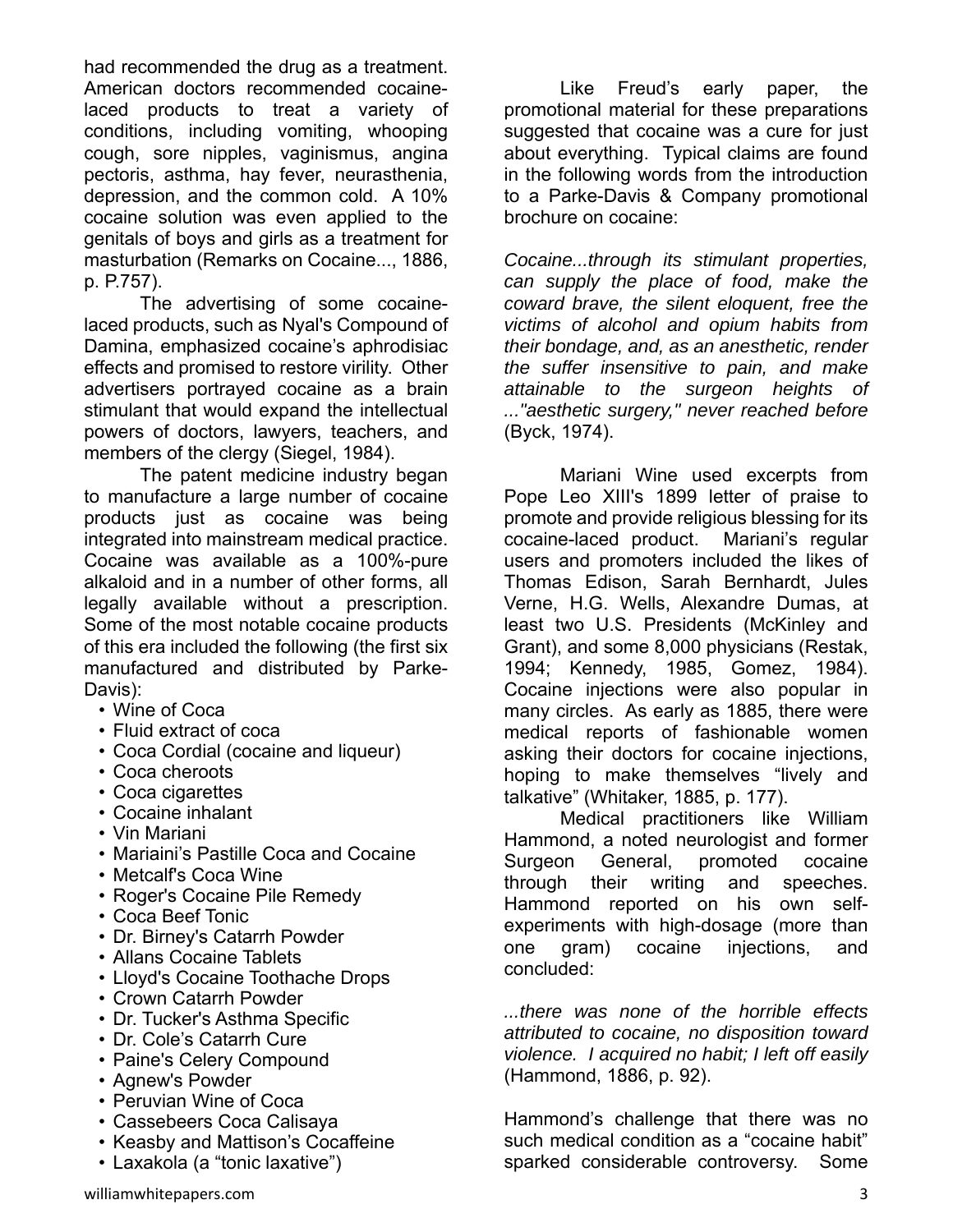physicians, like Dr. Leonard Corning, complimented Hammond for quieting the fear of cocaine that was removing a useful remedy from medical practice; while others, like addiction treatment specialist J.B. Mattison, wrote of "pure, primary cases" of addiction to cocaine and called Hammond's pronouncements on cocaine "mistaken," "rash," and "dangerous" (Remarks on Cocaine..., 1886, p.758; Mattison, 1887, p. 1025-1026).

The most frequent and troublesome use of cocaine came in the treatment of respiratory disorders, including asthma and sinus conditions caused by colds and allergies. Several cocaine-based "catarrh" powders and sprays included high doses of cocaine and failed to note the presence of cocaine on their labels. People tended to use these products repeatedly during the day and to use them for long-lasting illnesses, which led to increased physical tolerance to the drug and to the need for higher and higher doses. Much of the misuse of cocaine between 1885 and 1910 involved the cocaine-laced catarrh cures (Spillane, 1994).

#### **Cocaine and the Soft Drink Market**

Cocaine use also spilled out of the medical arena and into the culture at large through another most interesting medium: Coca-Cola and its competitors. In the last quarter of the 19th century, the line between patent medicines, tonics, and what today would be called "soft drinks" or "energy drinks" was a thin one. Before Coca-Cola arrived on the scene, Hires Root Beer was promoted with the claim that it purified the blood, and peddlers of Dr. Pepper claimed that it aided digestion and could "restore vim and vigor." It was this market that prompted Dr. John Pemberton, an Atlanta pharmacist, to develop the perfect tonic drink. Pemberton had already developed a number of other patent medicines before his first cocaine-laced product was introduced in 1884. Pemberton advertised the product, French Wine Coca (an imitation of the popular Vin Mariani), as a cure for nervous

disorders, impotence, and alcohol and morphine addiction.

When sales of French Wine Coca (an alcohol-based product) were threatened by a political vote that declared Fulton County and Atlanta dry, Pemberton looked for a new temperance (non-alcoholic) version of his product. After more experimentation, in 1886 Pemberton settled on a new product that continued to include cocaine and kola nut but substituted soda water for the wine that his former product had used (Pendergrast, 1993).

The stimulant effects of the original Coca-Cola were provided by caffeine (from the kola nut) and about 60 milligrams of cocaine in each 8-ounce serving. At first, it was promoted, not as a soft drink, but as a "brain tonic" that could "relieve fatigue for only five cents," increase intelligence, and ease menstrual cramps. Two early nicknames emerged for Pemberton's new product. People requested the product by asking for a "coke" or a "dope" (Pendergrast, 1993, p. 104). Addiction experts attacked Coca-Cola and its imitators, suggesting that the path to the inebriate asylum could begin at the soda fountain.

*Children who are allowed to become sodafountain fiends acquire a taint that, when opportunity presents, leads them to cocaine or other stimulants like a duck to water.* (Pettey, 1913, p. 428)

One of the government's chief chemists, Dr. L.F. Kleber, was quoted in early 20th-century popular magazines claiming that the "cocaine habit may be developed by the use of these much lauded soft drinks." According to this view, children who drank coca-laced soft drinks developed a "predisposition towards the cocaine habit." He also suggested that people were becoming addicted to the soft drinks themselves (Moffett, May-1911, p. 596).

Coca- and cocaine-based products were widely used at the turn of the century. Kenney noted of this period that people who felt bad took cocaine to feel good and that people who felt good took cocaine to feel better (Kenney, 1985, p. 86). Crothers called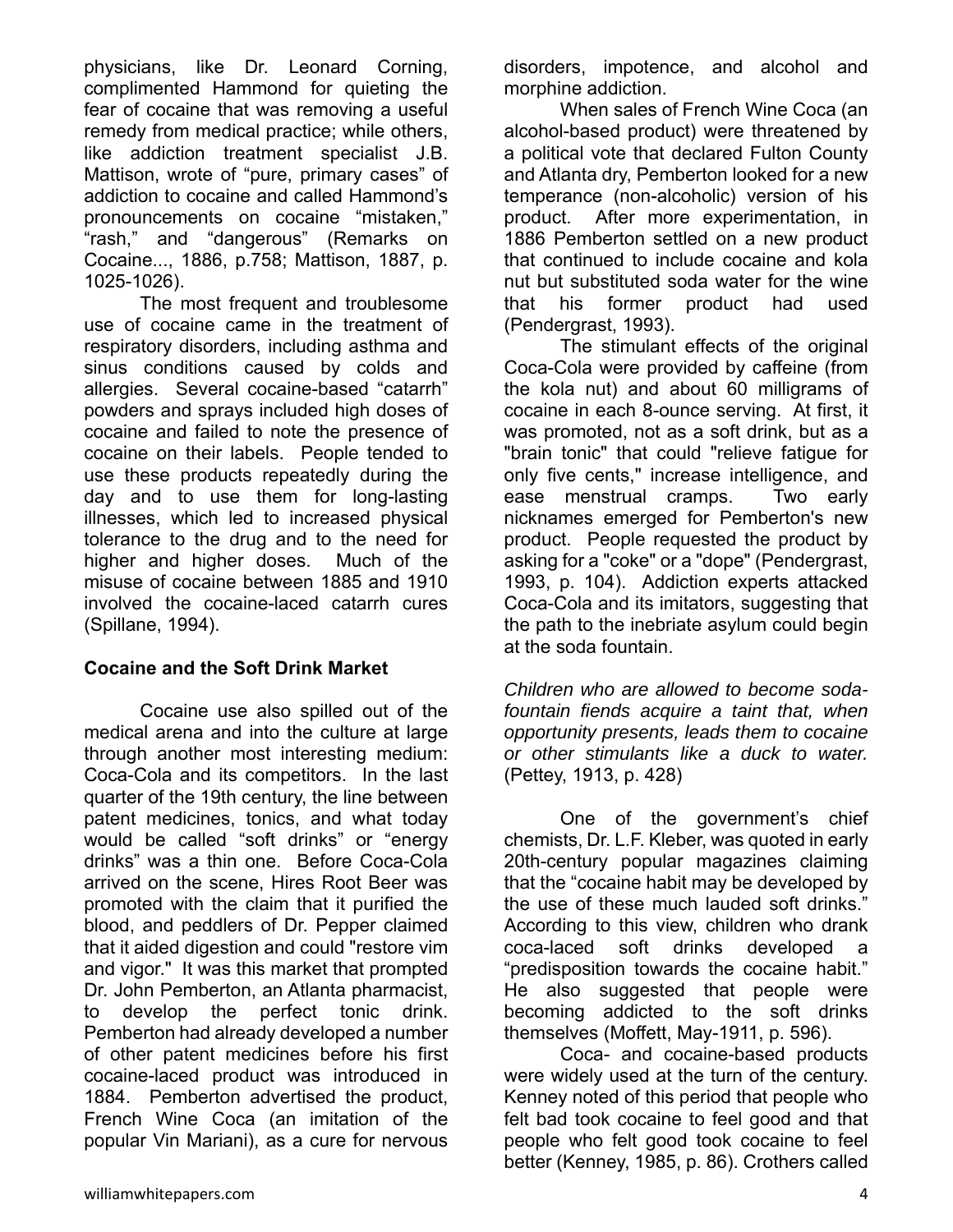cocainism "a new disease of civilization" and noted that its heaviest users were drawn from the extremes of society: the most and least intelligent, the richest and the poorest (Crothers, 1902, p. 273). In 1902, Crothers also began cataloguing cocaine-related pathologies, including cocaine psychosis which he outlined in remarkable detail: hypervigilance, paranoid delusions (sometimes referred to as "bull horrors"), hallucinations, the feeling of bugs crawling over the skin (formication), and the risk of aggression toward oneself (suicide) or others (Crothers, 1902, p. 282; Flowers and Bonner, 1923, p. 35).

In the early 1900s, public reports of the popularity of Coca-Cola among Blacks and alleged links between cocaine use and Black attacks on Whites generated pressure to "reform" the drink. The cocaine was removed in 1902-1903, a year before Georgia passed a law requiring a physician's prescription for any product containing cocaine. The cocaine in Coca-Cola was replaced by a de-cocainized extract made from coca leaves, which to this day gives Coca-Cola its slightly bitter taste.

Although Coca-Cola was without question the most famous of the cocaine products of this era, a large number of tonics and soft drinks containing cocaine (reports range from 20 to 69) were manufactured and widely distributed during this era. Some of Coca-Cola's competitors whose products also contained cocaine included Delicious Dopeless Koca Nola, Kola-Ade, Kos-Kola, Rococola, Celery Cola, Inca Cola, Wiseola, and, perhaps the most audacious, Dope Cola. (Kennedy, 1985; Gomez, 1984). As late as 1926, these products were still being charged with "paving the way to addiction" (Graham-Mulhall, 1926, p. 90). While a modern mythology has our 19th-century ancestors taking in massive quantities of cocaine in their soft drinks, Joseph Spillane's studies have shown that most of these products used a fluid coca extract with only one milligram of cocaine (Spillane, 1994, pp. 210, 218).

Much of the Coca-Cola/cocaine story has worked its way into popular cultural knowledge, but Mark Pendergrast's 1993

history of Coca-Cola suggests a hidden side of this story. According to Pendergrast's research, Coca-Cola's inventor, John Pemberton, was addicted to morphine. His interest in cocaine may have been stimulated by its early reputation as a cure for morphine addiction. Pemberton made many pronouncements on this potential role for cocaine, including the following 1885 remarks to a reporter:

*I am convinced from actual experiments that [coca] is the very best substitute for opium. . .that has ever been discovered. It supplies the place of that drug, and the patient who will use it as a means of cure, may deliver himself from the pernicious habit without inconvenience or pain* (Quoted in Pendergrast, 1993, pp. 27-28).

#### **Cocaine in the Fiction of the Day**

Cocaine also made its appearance in the popular literature of the 1880s. In the 1886 story, A Scandal in Bohemia, Sir Arthur Conan Doyle first writes about Sherlock Holmes's periodic use of cocaine (a 7 percent solution injected intravenously), although the drug effects he describes more closely resemble the effects of morphine. By 1888, in The Sign of the Four, Doyle's knowledge of cocaine's effects is clearly evident when Holmes complains of the dull routine of existence and explains his use of cocaine for "mental exaltation." What is surprising in this story is the disclosure that Holmes also used morphine from time to time. The hypodermic technique is also shown in graphic detail when Dr. Watson describes the ritual he has seen Holmes perform three times a day for many months.

*Sherlock Holmes took his bottle from the corner of the mantlepiece, and his hypodermic syringe from its neat morocco case. With his long, white, nervous fingers he adjusted the delicate needle, and rolled back his shirt-cuff. For some little time his eyes rested thoughtfully upon the sinewy forearm and wrist, all dotted and scarred with innumerable puncture-marks. Finally, he thrust the sharp point home, pressed down*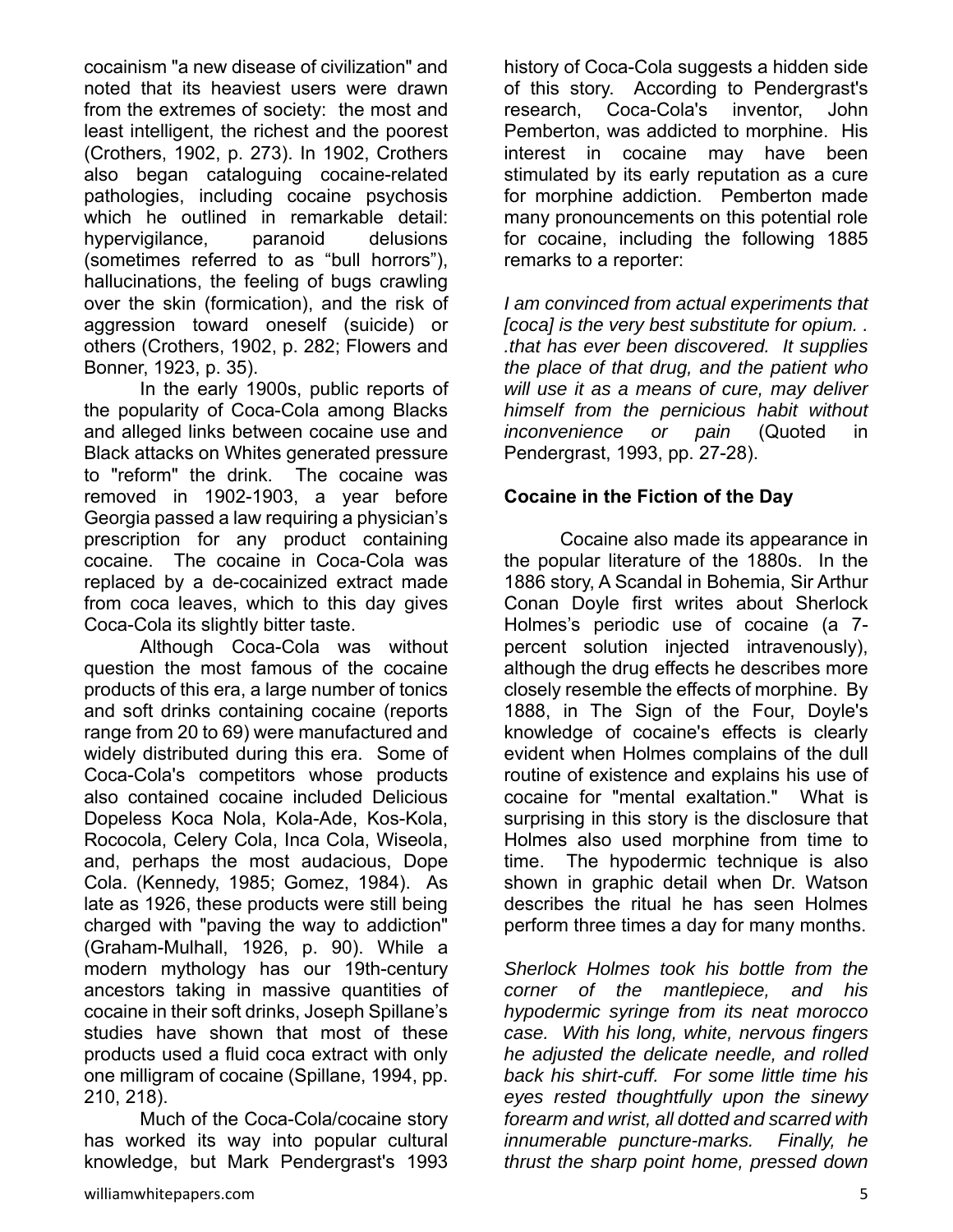*the tiny piston, and sank back into the velvetlined arm-chair with a long sigh of satisfaction.* 

Sherlock Holmes was supposedly killed in his confrontation with the evil Professor Moriarty at Reichenbach Falls, but due to popular demand for the stories, Holmes was resurrected. In the later stories, Holmes has been rehabilitated from his cocaine habit. Holmes enthusiasts are left without a clue regarding any role that Dr. Watson may have played in this rehabilitation. In The Missing Three-Quarter, Holmes is said to have been "weaned" from his "drug mania" and refers to the hypodermic syringe as an "instrument of evil" (Tracy and Berkey, 1978, 14; Musto, 1968, p. 126). The fact that Doyle chose to remove cocaine from the life of his protagonist reflected the changing cultural attitudes toward cocaine. It was not in his best interest to continue to link Holmes with a drug that was being increasingly demonized in the popular press.

One of the most remarkable cocaine stories of this era involves the true-life experiences of the writer Robert Louis Stevenson. Stevenson suffered from tuberculosis and received a wide variety of drugs to treat this condition. According to the investigations of Dr. Myron Schultz, these drugs included cocaine. While under this treatment in October, 1885, Stevenson wrote the first draft of a book in three days, burned the draft, and rewrote the book in another three days--a total of almost 60,000 words in less than a week. The book in question was The Strange Case of Dr. Jekyll and Mr. Hyde (Schultz, 1971).

#### **America's First Generation of Cocaine Addicts**

Clinical reports of cocaine toxicity and cocaine addiction began to appear in the medical literature of the 1880s, and these reports became more common in the 1890s. In 1885 and 1886, articles in the New York Medical Record and the Journal of the American Medical Association warned of the risk of cocaine addiction by medical personnel and reported recent case studies of cocaine-induced insanity in doctors. Reports of this pattern of addiction among physicians continued during the next decade. By 1888, warnings about cocaine were already appearing in hygiene textbooks:

*Cocaine is a dangerous therapeutic toy not to be used as a sensational plaything. If it should come into as general use as other intoxicants of its class, it will help to fill the asylums, inebriate and insane* (Steele, 1888, p. 224).

As the 1890s began, more than 400 cases of toxic reaction to cocaine and more than a dozen cocaine-related deaths had been reported in the medical literature. In 1893, Dr. J.B. Mattison, Medical Director of the Brooklyn Home for Habitués, reported 17 cases of cocainism. In ten of these cases the patients were physicians (Mattison, 1893).

An 1897 confessional account of cocaine addiction that appeared in the Scientific American is remarkable for its clinical detail of cocaine intoxication and the problems associated with cocaine addiction. The author noted that his compulsive attraction to cocaine had cost him \$8,000 in 1890. The article shows the early practice of what will later be called "speedballing" (injecting a mixture of morphine and cocaine) and graphically describes cocaine psychosis and formication (hallucinating "cocaine bugs" and other vermin on the skin). The article also gives an early observation on the effects of cocaine on sexual functioning.

*It (cocaine) stimulates also the sexual appetite, though, later on power is lost while desire remains*. (Confessions, 1897, p.1)

Another cocaine confessional is also noteworthy. This is the 1902 confessional account, *Eight Years in Cocaine Hell*, detailing Annie Meyer's descent from a "proper Christian woman" to cocaine addict. It is the first confessional book about drug addiction written by an American woman.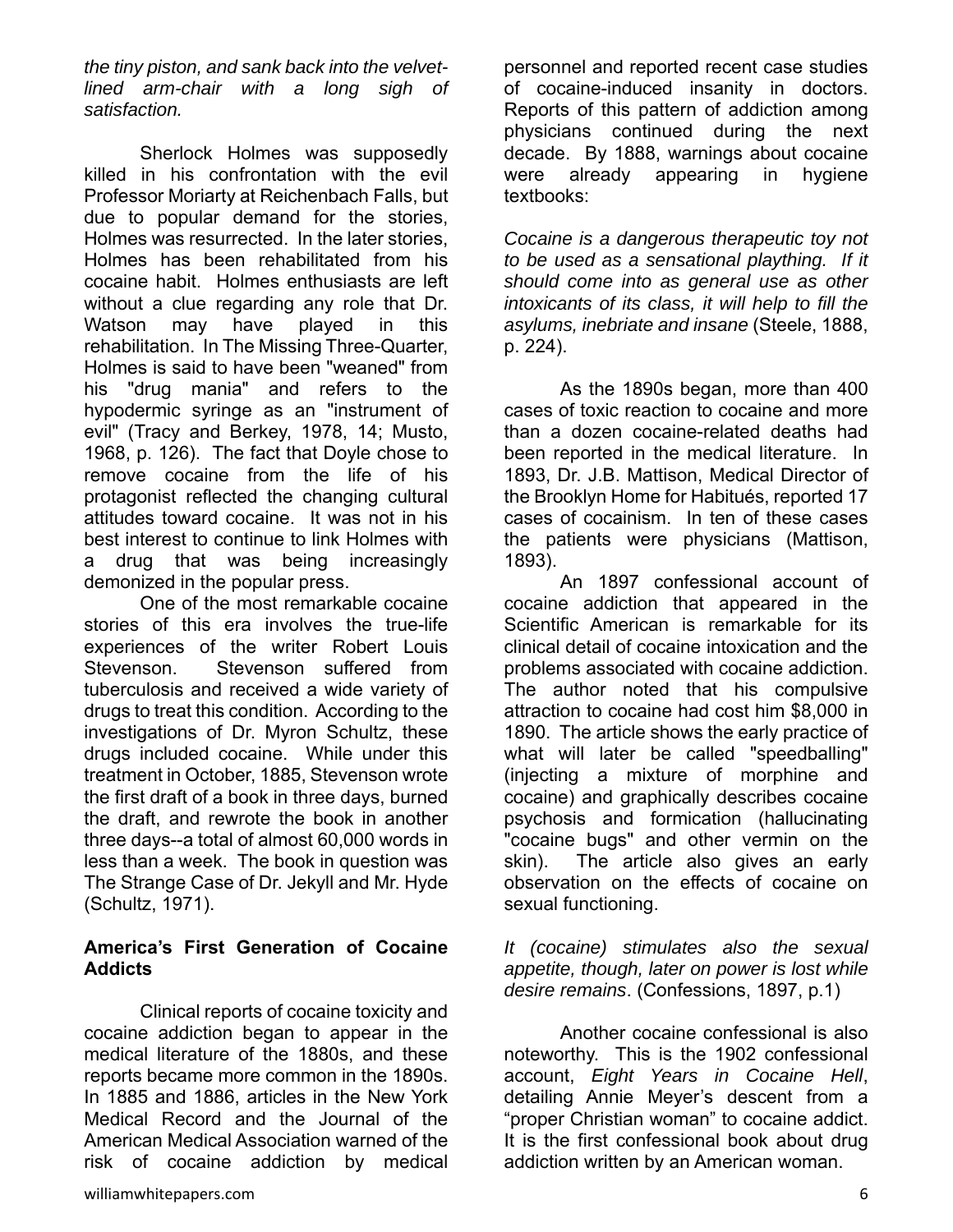What we know about America's first generation of cocaine addicts is that most of them came from the working and professional classes, with doctors composing the largest professional class. Most were white men in their thirties. They began using cocaine for medical reasons. They used cocaine by injection or through a cocaine solution sprayed into the nose, and they often used cocaine and morphine in combination. According to the investigations of Joseph Spillane, this first generation of cocaine casualties aroused "sympathy rather than scorn" from the medical community and the public at large (Spillane, 1994, p. 101, 107).

This discussion might lead to the conclusion that cocaine addiction and the use of the drug for pleasure were widespread in late 19th- and early 20thcentury America. But the fact is that much of America's cocaine use at the time took place in response to medical conditions; involved very low, non-intoxicating doses; and lasted only short periods of time. These low-dose products were unlikely to bring on a cocaine "habit," and they would not be an attractive choice for a regular cocaine user, whose growing tissue tolerance rendered the lowdose products useless. Even when their patients developed cocaine toxicity, doctors tended to be more careful in their choice of dosage and method of use, but continued to look favorably on cocaine's therapeutic powers. The fact that most cocaine use generated few if any toxic reactions, including dependence, is remarkable in light of what was then the public image of the cocaine user (Spillane, 1994, pp. 7, 36, 83)

#### **Cocaine "Fiends" and Cocaine Laws**

While cocaine was being distributed widely in the form of medicines, tonics and soft drinks--and a number of professional people were developing problems with cocaine addiction--a "dope fiend mythology" very much like the one associated with opium arose and took its place in the American psyche. In a very short period of time, the public's view of cocaine shifted from that of a medicinal "brain tonic" to that of a "depraved" drug that could spark insanity and violence. Their image of cocaine use moved from the home and the doctor's office to the urban vice district. Their picture of cocaine users shifted from the middle and professional classes to poor Blacks and the criminal underworld. Some of the core beliefs of this new cocaine mythology were that 1) cocaine causes crime, 2) cocaine makes criminals more efficient, 3) cocaine causes violence, 4) cocaine incites Black men to sexually assault White women, and 5) cocaine intoxication could spark a Black uprising against White society.

 While the media association between cocaine and Blacks was not the only way of stigmatizing cocaine, it was the most prominent, particularly in the South. At the turn of the century, cocaine was linked with African Americans in the South in the same way opium was linked with the Chinese in the West. (There were reports of Black cocaine use in the North as well, but these reports lack the fiery rhetoric of alarm typical of reports from the South. For a sample of such reports from the North, see Simonton, 1903.) Between 1898 and 1914, media images of cocaine consistently associated the drug with the threat of Black violence. In 1910, Hamilton Wright gave Congress the following warning about cocaine:

*It was been authoritatively stated that cocaine is often the direct incentive to the crime of rape by the Negroes of the South and other sections of the country*.

The association of cocaine with race was equally common in the professional literature, as in the following 1914 report by Edward Huntington Williams, M.D., in The Medical Record:

*Once the Negro has reached the stage of being a 'dope taker' [dope here referring to cocaine]. . . .he is a constant menace to his community until he is eliminated. . . .Sexual desires are increased and perverted, peaceful Negroes become quarrelsome, and timid Negroes develop a degree of "Dutch courage" that is sometimes almost*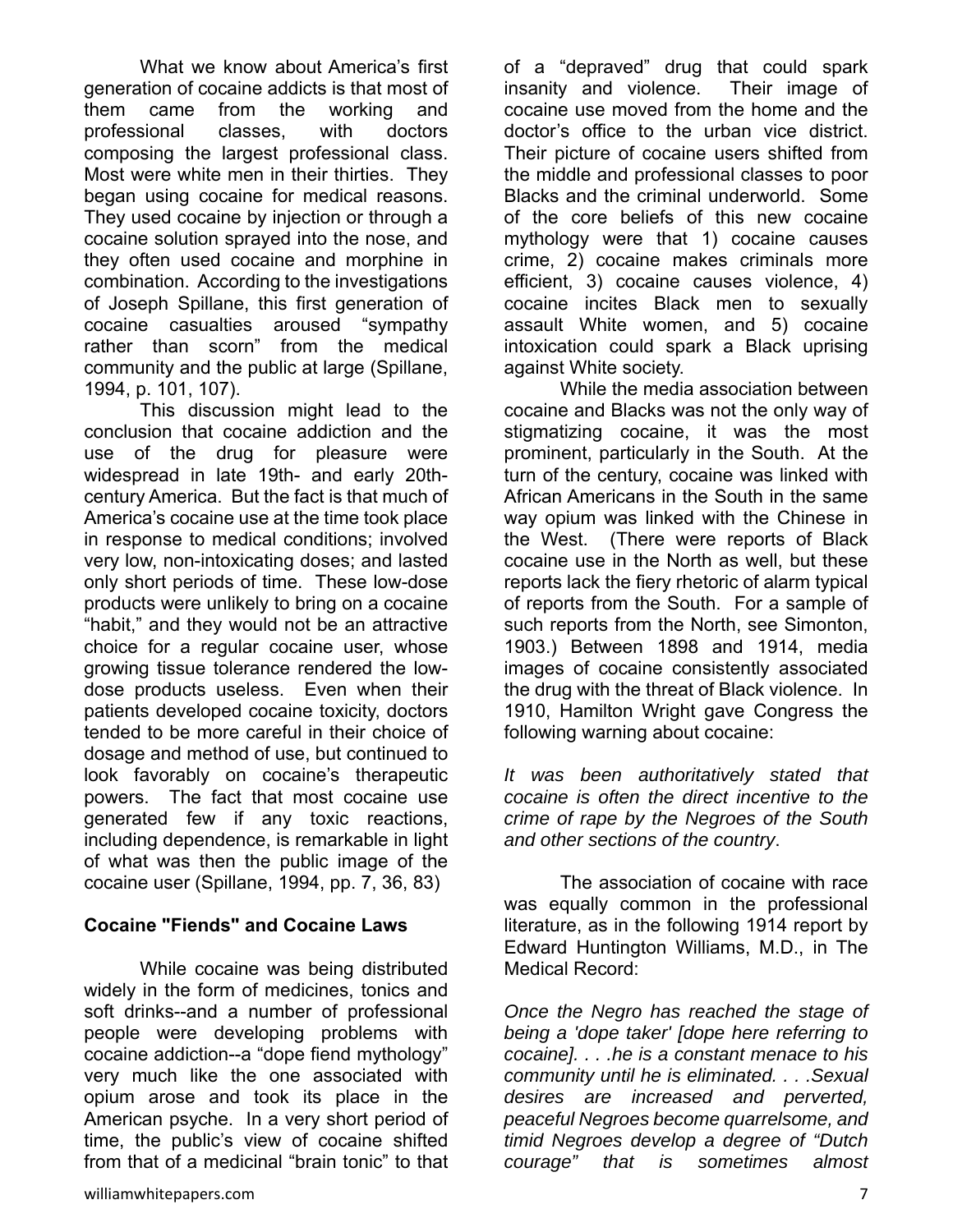*incredible*. (Williams, 1914, Medical Record, 247)

Williams then went on to suggest that the effects of cocaine were even more dangerous because the drug made the user insensitive to shock and pain.

*In the language of the police officer, "The cocaine nigger is sure hard to kill"--a fact that has been demonstrated so often that many of these officers in the South have increased the caliber of their guns for the express purpose of "stopping" the cocaine fiend when he runs amuck* (Williams, 1914, Medical Record, p. 247).

In a separate article that appeared in the New York Times on December 6, 1914, Williams described an even more intriguing effect of cocaine: improved marksmanship.

*The list of dangerous effects produced by cocaine. . . .is certainly long enough. But there is another, and a most important one, this is a temporary steadying of the nervous and muscular system, so as to increase, rather that interfere with good marksmanship. . . .the record of the "cocaine nigger" near Asheville, who dropped five men dead in their tracks, using only one cartridge for each, offers evidence that is sufficiently convincing.* 

But Williams saved his most lurid images for his articles in the popular press, such as the following from the *Literary Digest*, March 28, 1914:

*Under its [cocaine's] influence are most of the daring crimes committed....Most of the attacks upon white women of the South are the direct result of a cocaine crazed Negro brain* (Williams, 1914, Literary Digest)

The image of the "cocaine fiend" constructed in the medical and popular press was a Black man whose "immunity to shock, together with the fearlessness, hallucinations, and homicidal tendencies" made him an "object of special dread" to the White race--and to White women in particular (Williams, 1914, Medical Record, p. 248).

These alarmist articles played on social class biases as well as racial ones. Williams often added that the effect of cocaine was the same on "poor whites," who in his view "occupy about the same social and intellectual plane" as Blacks (Williams, 1914, Medical Record, p. 247). As if flaming the fires of racial and class prejudices were not enough, a New York Times article on the cocaine "menace" during this period tapped the anti-Semitic audience by claiming that "every Jew Peddler in the South carries the stuff."

 The constant media association of cocaine with crime and violence by Blacks and unruly poor whites may account for the fact that, between 1887 and 1914, laws were passed in 46 States regulating cocaine, while only 29 States had enacted laws to regulate the opiates (Ashley, 1975).

#### **The Lack of Historical Evidence**

What is remarkable about these accounts, other than their blatant racism, is the lack of data to support the claim that high numbers of African Americans were even involved in cocaine use or any other drug use during this period of history. The Blacks who were reported using cocaine did so in order to be able to work 70 or more hours at a stretch, rather than to become intoxicated. Courtwright (1983) reports that Black stevedores in New Orleans were first introduced to cocaine to bolster their strength during marathon sessions of loading and unloading steamships, and that the practice spread to other laborers in the South in the 1890s. While there are some stories of Black laborers fortifying themselves with cocaine and reports of labor bosses spiking the food and drinks of their workers with cocaine to increase their endurance, there is little evidence that cocaine use was widespread among Blacks between 1890 and 1914 (Towns, 1912, Towns, 1915).

A 1902 report that "Negro cocaine fiends" were filling the insane asylums is not supported by psychiatric hospital admission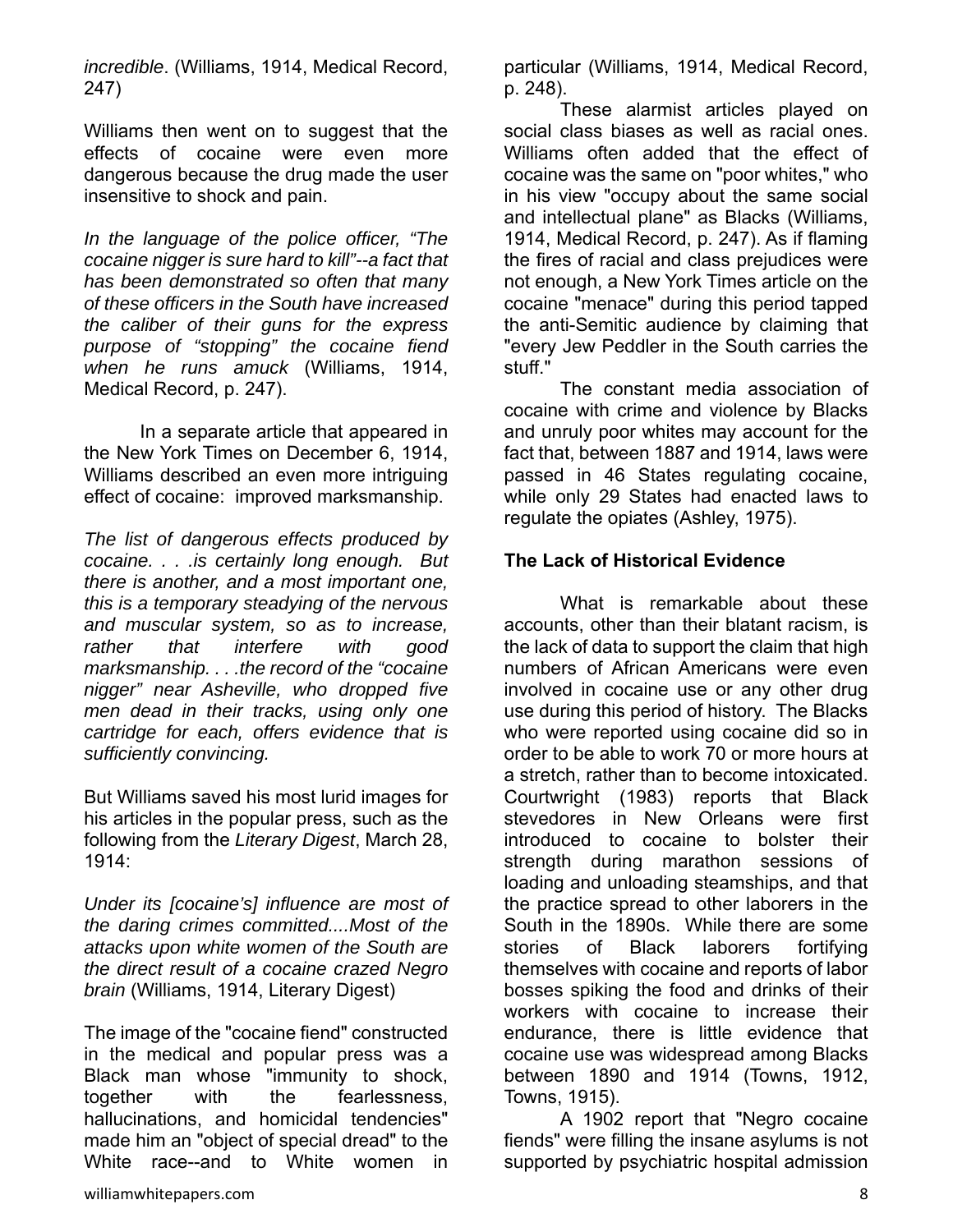data from this era. E.M. Green's study of 2,119 Black psychiatric asylum admissions from 1909 to 1914 noted only two Blacks who had used cocaine, and in neither of these cases was cocaine use a factor in their admission (Helmer, 1975). Black access to drugs was limited by poverty and by their lack of access to mainstream medicine--the main source of cocaine and opiates in their purest forms.

Dr. George Pettey is one of the few addiction experts of the day who made any reference in his writings to cocaine use by Blacks. In a 1913 report, Pettey noted, "The power of cocaine to sustain one under a prolonged strain is well understood by the laboring class of negroes." Pettey goes on to explain how Black laborers used cocaine when their work demanded long periods of unrelieved effort, then slept for two to three days, not returning to cocaine use until the next period of heavy demand. What is conspicuously missing from all of these accounts is any report of the use of cocaine by Blacks as an intoxicant or of long-term use that led to addiction or related problems (Pettey, 1913, p 426).

At a time when cocaine use was overwhelmingly White, the public image of the cocaine user was overwhelmingly Black- -a phenomenon that was to be repeated again almost 100 years later. The highly publicized accounts linking cocaine with Black violence came from a small number of sources who were known for their use of flamboyant exaggeration and misstatement of fact to support their political purposes. Most of the accounts of cocaine use by Blacks can be traced to two sources, Hamilton Wright and the above-quoted physician, Dr. Edward Huntington Williams, who used Wright as the primary source of his stories. Commenting on the lack of substantial evidence confirming the Black cocaine use that these two men reported, John Helmer and Thomas Vietorisz conclude:

*The plain fact is that Wright, the chief authority for the claim of a black cocaine problem and later the virtual author of the* 

*Harrison Bill legislation to ban it, was reporting unsubstantiated gossip and quite dishonestly misrepresenting the evidence before him*.

In his landmark investigation of the history of cocaine use in America, Joseph Spillane concludes that some Blacks did use cocaine to stay alert during long episodes of manual labor, but that charges of cocaineinspired violence by Blacks against Whites had no basis in fact (Spillane, 1994).

#### **Forces behind the Cocaine Fiend Mythology**

If evidence of significant cocaine use by Blacks during this period is lacking, then we are forced to wonder where the rumors of widespread Black use came from--rumors that went far beyond the circle of prohibitionist speakers. How do we account for anti-cocaine campaigns of the late 19th and early 20th centuries, with their images of cocaine-driven Black violence? If we look at the history of the times, and the conditions that gave birth to these images and the resulting drug control laws, we can find striking similarities to the 1875 anti-opium ordinance in San Francisco.

In the late 19th and early 20th centuries, many Blacks began to assert themselves, both individually and collectively. Black land ownership was rising in the South. This period saw the rise of many new Black institutions, including banks and business organizations like the National Negro Business League; institutions of higher learning, such as Howard and Atlanta Universities; and modern social and political organizations, such as the National Association for the Advancement of Colored People--all organizations run by and for Blacks. Blacks everywhere seemed to be using the services of the teachers who had come south after the Civil War to set up schools to educate the former slaves. A Black professional class emerged, filled with teachers, preachers, lawyers, doctors, dentists, journalists, actors, and artists. Only a handful of years after the War, Blacks were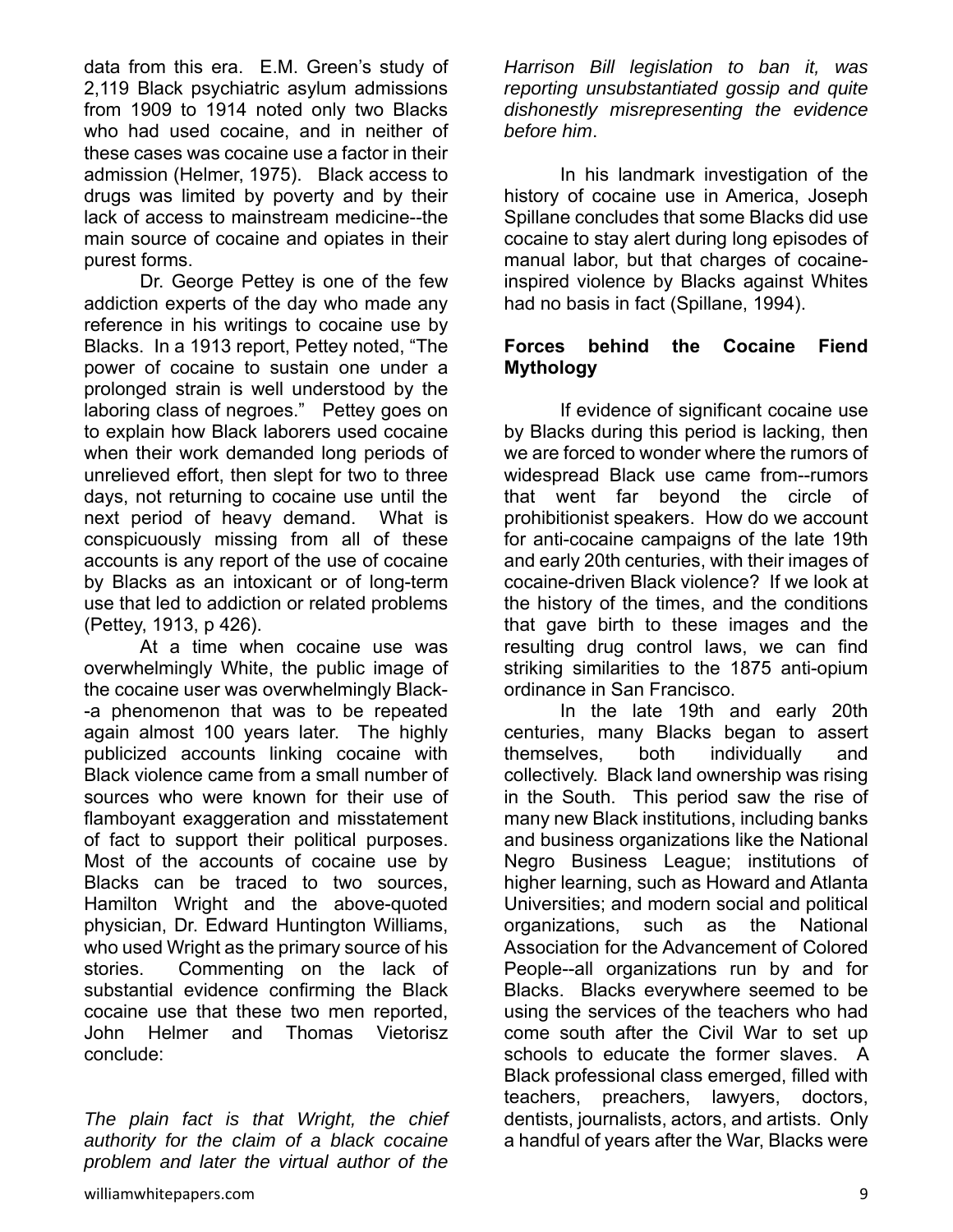asserting themselves in ways that would have been unthinkable a few years earlier.

This new spirit challenged the traditional racial mythology that held Blacks as inferior, passive, docile, and humble. Those who embraced the old mythology found the social, economic, and political rise of Blacks in the post-Civil War South frightening and impossible to understand. Charges of cocaine use, and the periodic charge of interference from outside foreign agitators, helped them explain and understand the new behavior. In his research of this period, Kennedy noted that the image of cocaine inciting Blacks to "rise above their station" was a constant theme in the anti-drug literature of this period (Kennedy, 1985, p.94).

The post-Civil War restructuring of relationships between Whites and Blacks was a time of intense conflict, growing more intense at the turn of the century. Conflict escalated over shifts in social relationships and over competition between Black and White workers. The Ku Klux Klan and other such organizations were determined to reverse the gains that Blacks had achieved during the early years of reconstruction. These organizations tried to enforce their view of proper roles for and between Blacks and Whites by unleashing a reign of terror across the countryside.

This was an era of incredible violence: beatings, lynchings, and racial riots occurred in many areas of the country. White-initiated racial riots occurred in large cities like Atlanta (1906) and in smaller cities like Statesboro, Georgia (1904) and Springfield, Illinois (1908). It was also a time of economic and political disenfranchisement. Literacy tests, property tests, and poll taxes were used to screen out potential Black voters. It was the era of the "Jim Crow" laws that forced the legal separation of the races in every area of life- from transportation to hospitals, to sports, to cemeteries. It was a time in which Whites feared Black rebellion and retaliation.

In this context emerged a state-bystate war against cocaine, a drug that, as the myth went, made "peaceful negroes become quarrelsome and timid negroes develop a degree of 'Dutch courage' that is sometimes almost incredible." The mythology of the "cocaine fiend" provided one more rationale for the many cruel and repressive measures enacted against Black people. The public preoccupation with Black cocaine use may also have served to mask the real drug problem of the South: White opiate use. Weaving dope-fiend mythologies around opium and cocaine misrepresented the true nature of America's drug problem and added fuel to rising social movements that collectively sought to criminalize alcohol, tobacco, and other psychoactive drugs in the American culture.

#### **References**

Ashley, R. (1975). *Cocaine: Its history, uses and effects*. NY: Warner Books.

Byck, R., Ed. (1974). Cocaine papers by Sigmund Freud. NY: New American Library. Confessions of a cocainist. (1897). *Scientific American*, Suppl. No. 1107, 43, 17695-96.

Crothers, T.D. (1902). *Morphinism and narcomanias from other drugs*. Philadelphia: W.B. Saunders & Company (NY: Arno Press, Reprint, 1981).

Courtwright, D. (1983). The hidden epidemic: Opiate addiction and cocaine use in the South, 1860-1920. *Journal of Southern History,* 49, 57-72.

Flowers, M. & Bonner, H. (1923). *The Menace of morphine, heroin and cocaine*. Pasadena, CA: Narcotic Education Association.

Freud, S. (1884, 1984). On coca. Classics revisited. *Journal of Substance Abuse Treatment*, 1(3), 206-17.

Gay, G., Sheppard, C., Inaba. D., et al, (1973). Cocaine in perspective: 'Gift from the Sun God' to 'rich man's drug,' *Drug Forum*, Vol. 2 (4), 409-430.

Gomez, L. (1984). Cocaine: America's 100 years of euphoria and despair. *Life*, (May) pp. 57-67.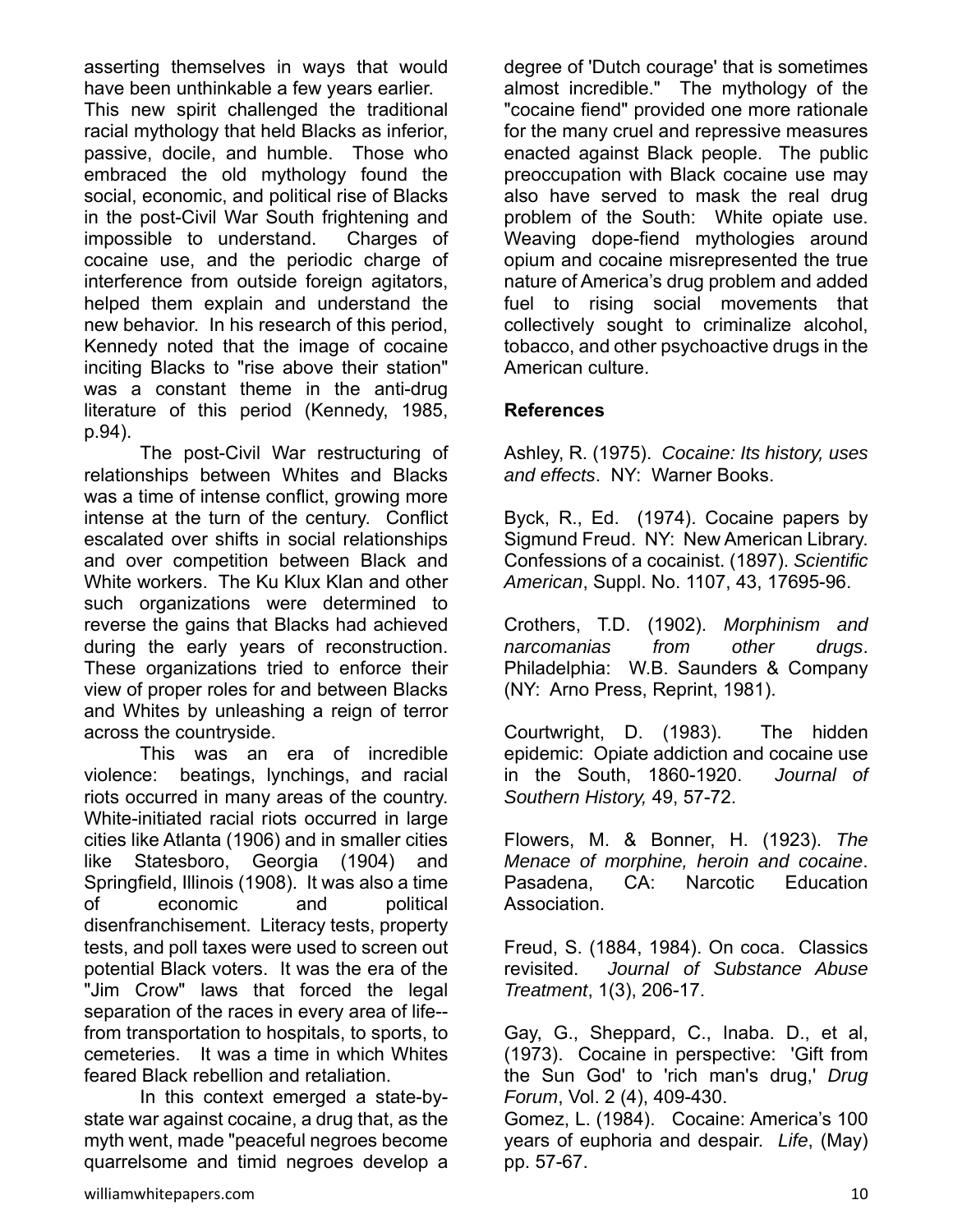Graham-Mulhall, S. (1926). *Opium: The demon flower*. NY: Harold Vinal.

Hammond, W. (1886). Remarks on cocaine and the so-called cocaine habit. *Journal of Nervous and Mental Disease*, 13,754-759.

Helmer, J. (1975). *Drugs and minority oppression*. NY: Seabury Press.

Helmer, J. & Vietorisz, T. (1774). *Drug use, the labor market and class conflict* Washington, DC: The Drug Abuse Council, Inc.

Jones, E. (1953). *The life and work of Sigmund Freud*. NY: Basic Books.

Kennedy, J. (1985). *Coca exotica: The illustrated story of cocaine*. NY: Cornwwall **Books** 

Mattison, J. (1886-1887). Cocaine dosage and cocaine addiction. *Peoria Medical Monthly*, 7, 578-579

Mattison, J. (1893). The modern and humane treatment of the morphine disease. *Medical Record*, 44, 804-806 (December 23).

Moffet, C. (1911). Rx cocaine: Rapid increase of the most dangerous drug habit-- Menace of cocaine-adulterated soft drinks and catarrh cures. *Hampton's Magazine* 26(May), pp. 595-606.

Musto, D. (1968). A Study of cocaine: Holmes and Freud. *Journal of the American Medical Association*, 204(1), 27-32.

Musto, D. (1973). *The American disease: Origins of narcotic controls*, New Haven: Yale University Press.

Pendergrast, M. (1993). *For God, country and Coca-Cola*. NY: Collier Books. Pettey, G. (1913). *Narcotic drug diseases and allied ailments*. Philadelphia: F.A. Davis Co. (NY: Arno Press Reprint, 1981).

Restak, R. (1994). *Receptors*. NY: Bantam Books.

Schatzman, M. (1975). Cocaine and the drug *problem.* Journal of Psychoactive Drugs, 7(1), 9.

Schultz, M.G. (1971). The strange case of Robert Louis Stevenson. *Journal of the American Medical Association*, April 5, 216(1), 90-94.

Siegel, R. (1984). Cocaine and the privileged class: A review of historical and contemporary images In: Stimmel, B. Ed. (1984). *Alcohol and Drug Abuse in the Affluent*. NY: Haworth Press.

Simonton, T. (1903), The increase of the use of cocaine among the laity of Pittsburgh, *The Philadelphia Medical Journal*, March 28, pp. 556-560.

Spillane, J. (1994). *Modern drug, modern menace: The legal use and distribution of cocaine in the United States, 1880-1920*. Carnegie Mellon University.

Steele, J. (1888). *Hygienic physiology with special reference to the use of alcoholic drinks and narcotics.* NY: American Book Company.

Strausbaugh, J. & Blaise, D. (Eds.). (1990). *The drug user: Documents 1840-1960*. NY: Blast Books.

Towns, C. (1912). The peril of the drug habit and the need for restrictive legislation. *Century Magazine*, 84, 580-587.

Towns, C. (1912). The drug taker and the physician, and the need for adequate treatment. *Century Magazine*, October.

Towns, C. (1914). *The physician's guide for the treatment of the drug habit and alcoholism* (8 page pamphlet). Towns, C. (1915, 1920). *Habits that handicap: The menace of opium, alcohol,* 

*tobacco, and the remedy*. NY: Funk &

Wagnalls Company.